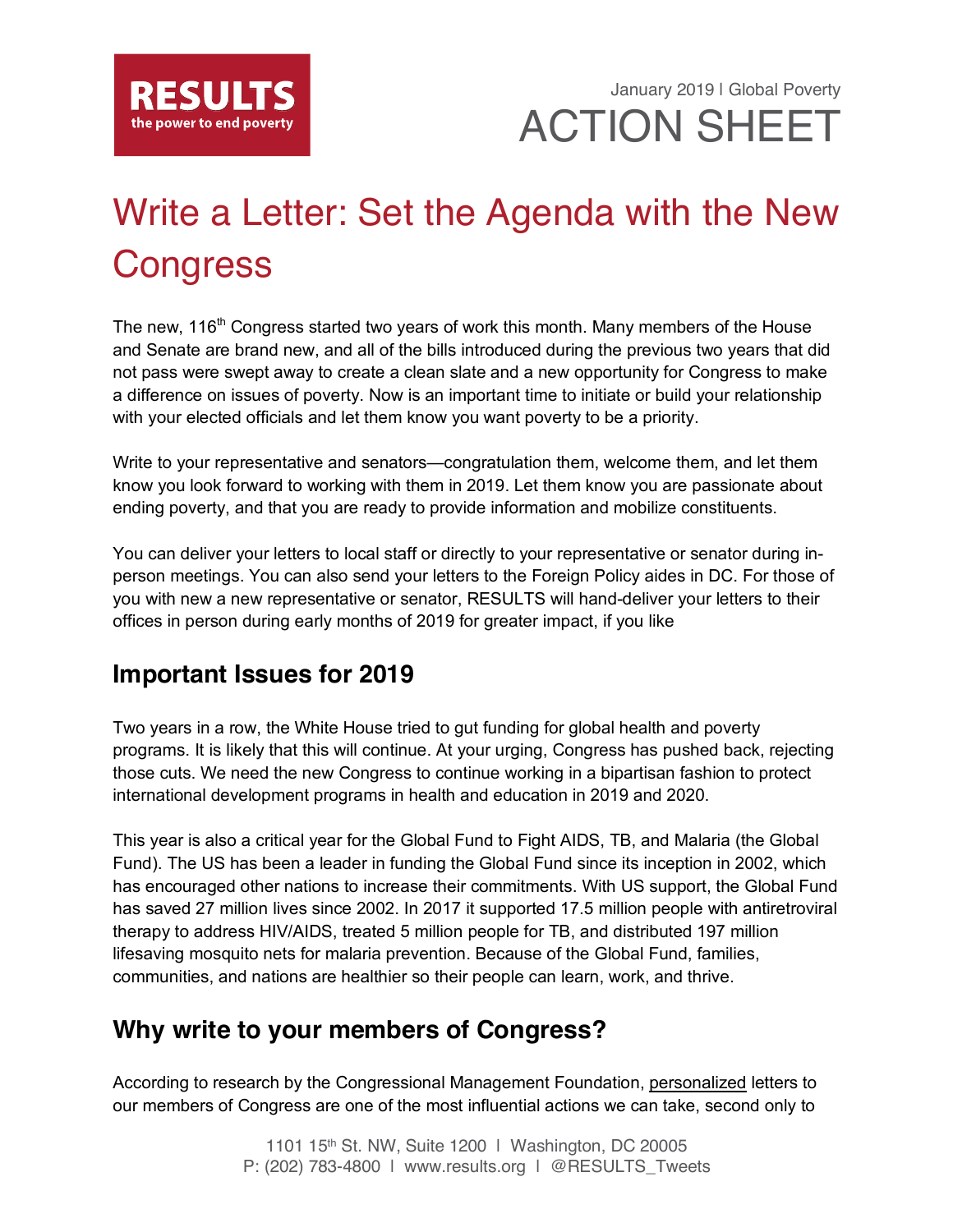meeting with them in person. People often receive responses to these personalized letters. RESULTS advocates further leverage your personalized letter by hand-carrying them to meetings with members of Congress or staff to let them know constituents care what they do on issues of poverty. They need to know that you'll be there to work with them and mobilize other constituents on issues of poverty. Consider joining your RESULTS group in these meetings.

# **Tips**

- Personalize your letter with why you care about issues of poverty and how you plan to stay in touch with their office throughout the next two years.
- Share a story to give our issues a human face or share a story about how other RESULTS advocates have successfully worked with their members of Congress.
- Work with your local RESULTS group to deliver your letter to local and DC staff, to your member of Congress in a local meeting, or hand-deliver them in Washington.

# **Sample Letter in EPIC Format**

Dear Representative/Senator xxxx

**Engage:** Congratulations on being chosen to represent us in Congress. We have a brand-new opportunity to make a difference on issues of poverty! We are excited to work with you.

**Problem:** With all that is going on in DC there will be lots of reasons to forget those who are living in poverty. But if we do, we will surrender the progress we've made on diseases like AIDS, TB, and Malaria; child survival, and global education.

**Inform**: So, I will do everything in my power to stay in touch with you and your staff, and to mobilize lots of other constituents as a reminder that we care about issues of poverty and want you to take action on them. I am particularly interested in working with you on protecting and increasing funding for global health and education programs. And we'll have a big opportunity in to support the Global Fund to Fight AIDS, TB, and Malaria 6th replenishment conference so we continue saving lives and move the world toward ending these three killer diseases.

**Call to Action**: I ask that you please make time to see the RESULTS group from [your community name] as soon as you are able. We will be sending a meeting request to meet with you early in 2019. In the meantime, check out our website at www.results.org.

[Name] [Address] [Phone and Email}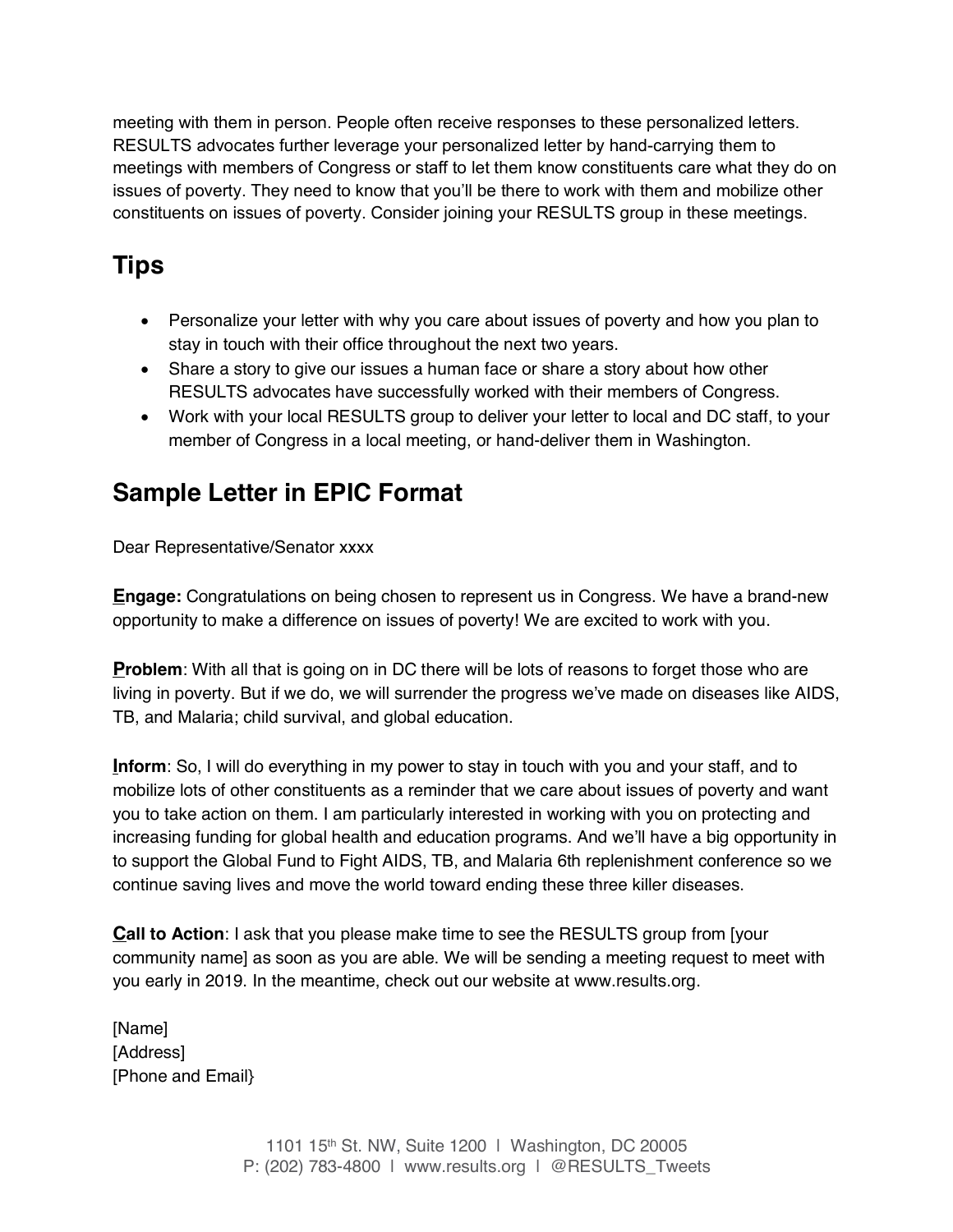## Leading with Action: Letter-Writing Workshop Agenda & Guide

Below is an agenda and script you can use to put people in your community into action. When people take action, they are inspired. The agenda below will require roughly 60 minutes. Adapt the agenda to fit your style and timeframe. Remember: paper, Action Sheets, pens, a sign-up sheet, RESULTS materials.

#### I. Setting the Stage – 15 Minutes

#### **2 min: Welcome and acknowledge people for being there.**

"Thank you all for coming. There are a lot of ways you could be spending the day, so I want to thank you for coming out and learning more about how YOU can play a role in the movement to end poverty. Can the RESULTS volunteers briefly say their name and how many years you've been involved? Also, can you all be sure to sign our sign-in sheet?"

#### **3 min: State the purpose of the meeting.**

"Our purpose today is to inspire you all about the difference you can make, working with others, to create the political will to end poverty. In the next few minutes, we'll . . .

- Learn a bit about RESULTS, the group organizing this meeting.
- Learn about an issue of poverty.
- Take powerful action on the issue: we'll write letters to our members of Congress today.
- Finally, we'll see who is interested in continuing to make a difference with RESULTS."

#### **10 min: Center the room and do introductions.**

"Let's see who's in the room tonight and get in touch with why we are here. Please give us your name and tell us briefly why acting on issues of poverty is important to you." Other possible questions, "What are you committed to in life?" or "Who do you want to be in the world?"

Afterward, "Thank you all for sharing what is important to you. We have a lot in common."

#### II. The Basics of RESULTS – 10 Minutes

#### **RESULTS is…**

"So, what is RESULTS? RESULTS is movement of passionate, committed, everyday people. Together we use our voices to influence political decisions that will bring an end to poverty. As volunteers, we receive training, support, and inspiration to become skilled advocates. In time, we learn to effectively advise policy makers, guiding them toward decisions that will improve access to health, education, and economic opportunity. Together we realize the incredible power we possess to use our voices to change the world. "

Show a video if you have time: We Have a Vision: http://www.results.org/blog/we\_have\_a\_vision/ or Voices that Change the World: https://results.org/ (right on the home page), or our post-election video: https://youtu.be/bEhTh1RX78g.

1. Share an example of success: "We protected development assistance for FY2018, and FY2019 so far, after the President proposed cutting global health and education programs by 30%. We worked with Republicans and Democrats to help secure the highest number ever of congressional supporters for AIDS, TB, and malaria; global education; and maternal & child health, sending a message to the President that these programs should be protected and strengthened."